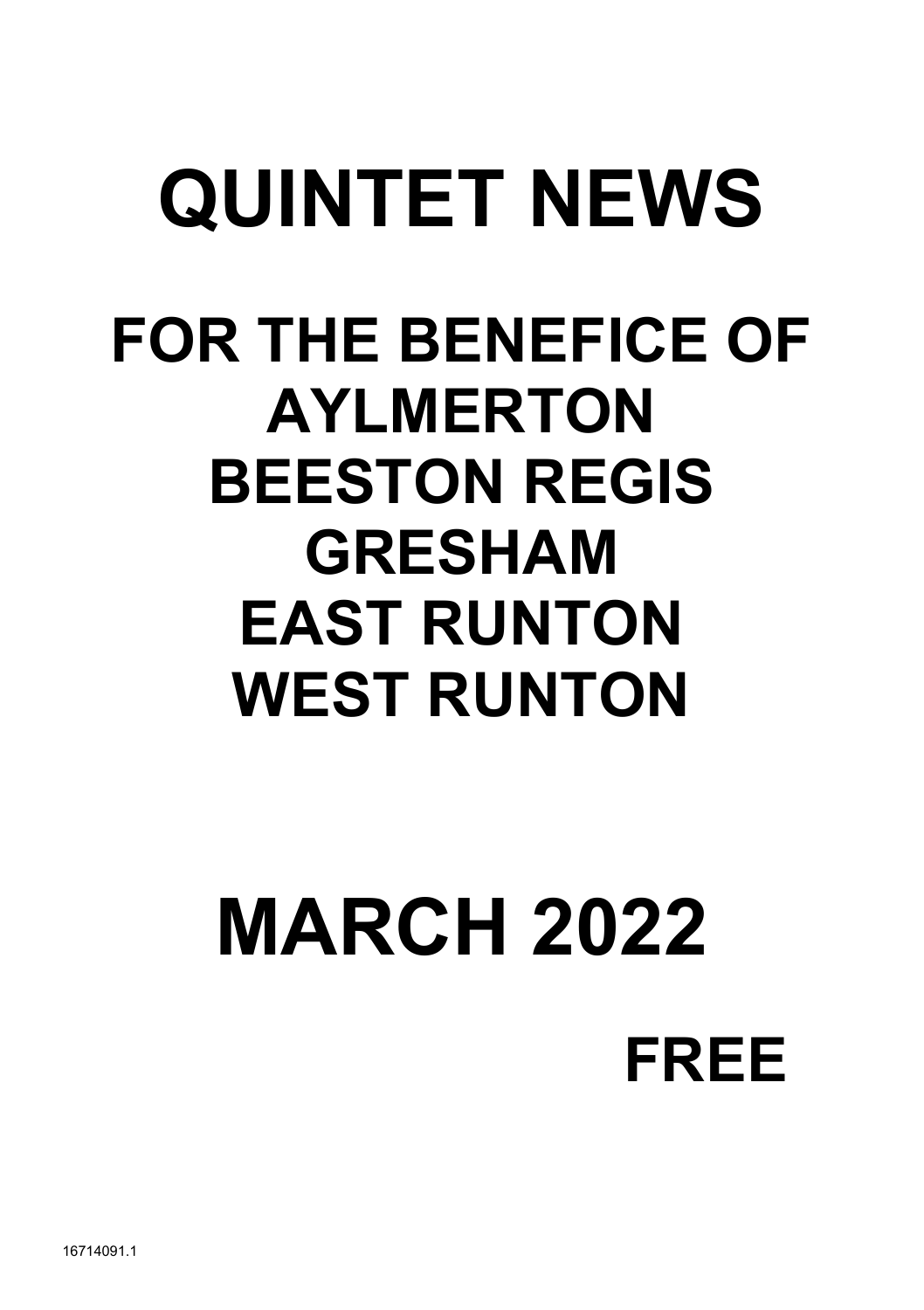#### HELLO FROM BARRY

Dear Friends,

The beginning of this year has gone rather fast…. I was startled to hear someone say that 'Epiphany was three weeks ago' – which it was, at that point – but now we have gone on to complete the Christmas season with Candlemas, a couple of weeks of Ordinary Time and now we are facing Ash Wednesday only ten or so days after I write this.

The Christian year as you may well know starts at Advent, and when it did last year, the weather was mild, calm and pleasantish for the season. Today, as I write, the weather is extremely active with heavy showers and strong gusty winds. We hear about more bits of Norfolk falling into the sea and even a caravan park having to think about relocating.

It does make us sit up and think about the future. At least, it would seem, the threat of Coronavirus seems to be receding, although we wait to see what happens if, and when, all protective measures are withdrawn.

As Lent approaches there is certainly time for reflection which is what Lent has turned into for most Christians. Initially it was a preparation time for those to be baptized into the Faith (the Catechumenate) on Easter Eve. On those occasions when I have been present for a Baptism at such a time, there has been a sense of wonder and mystery as you celebrate the Service of New Light in the dark and then mark that Light coming mystically into someone's life in the waters of Baptism at the font.

As the Baptismal questions are asked, all surrounding the font are given the opportunity to renew their own vows and commitment to Christ, and before that by 40 days is where we begin addressing ourselves with the marking of Ash Wednesday and for some, the imposition of ashes on the forehead.

So, although as I mentioned above, the Christian New Year begins on Advent Sunday, the idea of New Year resolutions can be picked up with Lent, that other penitential or preparation season in the Church.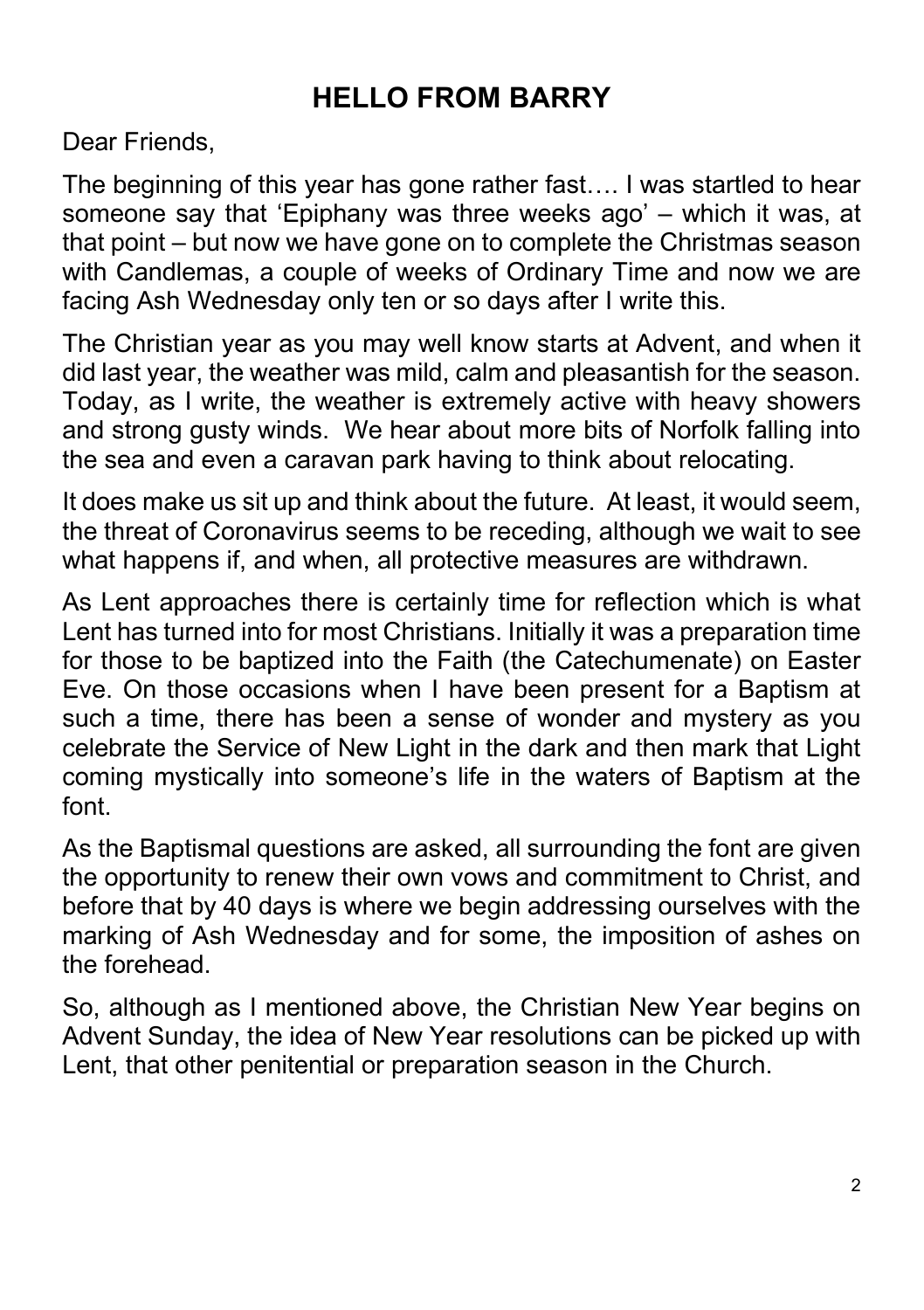Thinking is turning from giving something up for Lent as a sign of penitential abstinence in order to master bodily wants to focus more on Christ, to making more of a commitment to Christ and making Lent a time for positive action.

Now what this can mean will have as much variety as the number of people observing Lent.

It might vary from saying more prayer, going to see more lonely or isolated people (tricky in Covid times! but phone calls can be very reassuring), contributing to a Food Bank, or assisting more at Church. Much social type work is there to be done, and we have the words of Jesus to heed 'whatever you do to one of these, you do for me'.

So, as we pray that we will be emerging this year into something a little more 'normal', why not endeavour to use Lent as a kick-off point to make the future more constructive, more prayerful and more fulfilling.

With all good wishes,

Barry

# A PRAYER FOR LENT

God our Father, in your love and goodness you have taught us to come close to you in penitence with prayer, fasting and generosity; accept our Lenten discipline, and when we fall by our weakness, raise us up by your unfailing mercy; through Jesus Christ our Lord. Amen.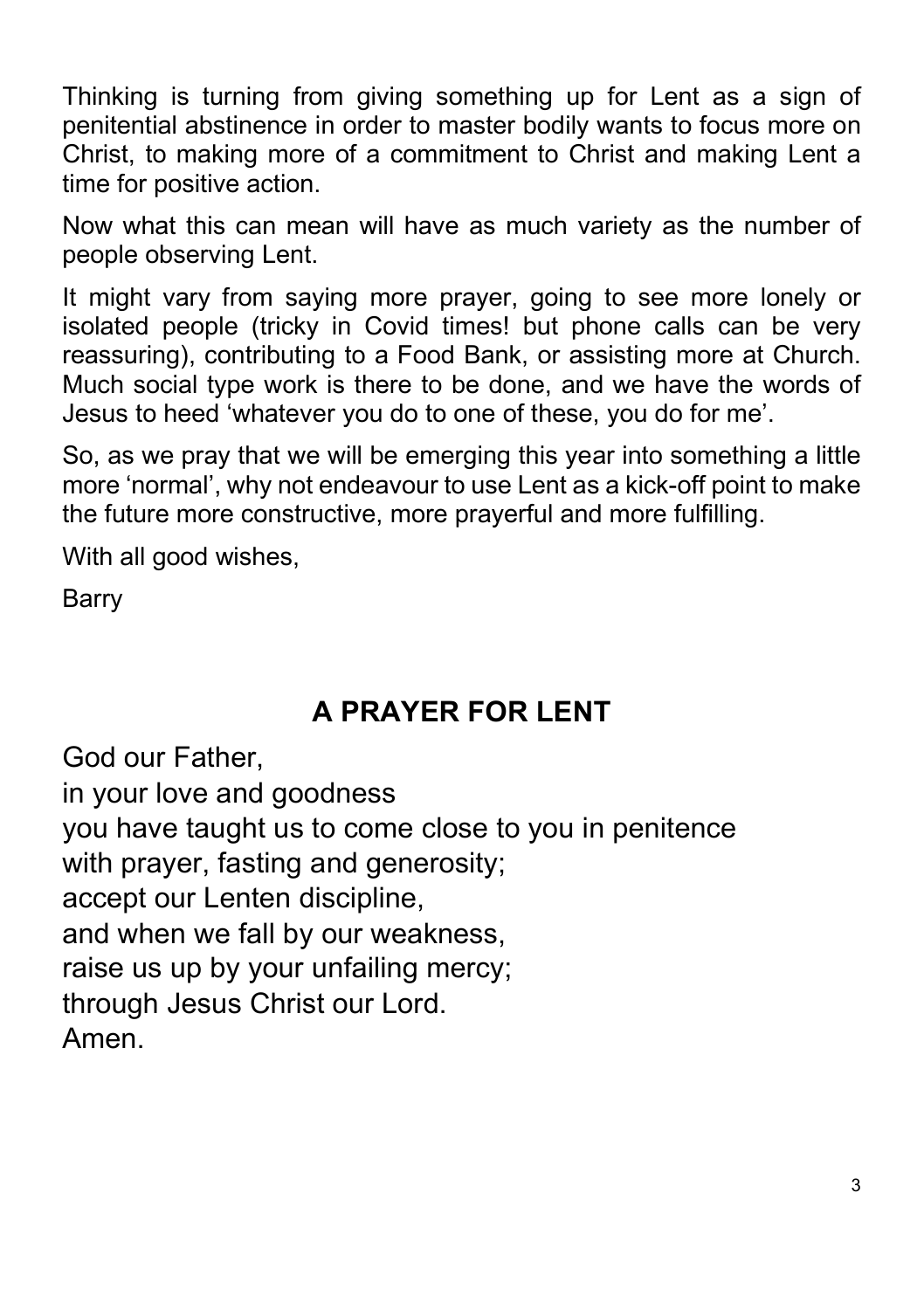# LENT GROUP

Jeremy is planning to run a Lent Group on Thursday afternoons at 2:30pm starting on Thursday 10<sup>th</sup> March for the five weeks before Easter.

The plan is to meet at The Rectory, but if large numbers of people want to follow the course, then we will meet at the Runton Church Hall or have a second group.

The Lent Group will be following a course by the author Hilary Brand called 'Christ and the Chocolaterie'. The book describes the course as follows—

"Christ and the Chocolaterie is an original, innovative and lively Lent course inspired by the film Chocolat, which was in turn based on the bestselling novel by Joanne Harris. Using the film as a starting point for exploring the issues about God, the world, and what it means to be human, Hilary Brand has designed five group sessions on the themes of:

Giving up – the prelude to change Giving out – the power of a gift Getting wise – the possibility of change Getting real – the power of acceptance Growing up – the process of change

Each session includes extracts from the film, group discussion, questions, exercises and meditations, suggestions for individual reading and related Bible passages."

It is suggested that people watch the film before we start the weekly meeting. Also, it would be useful for each participant to have a copy of the course book, "Christ and the Chocolaterie" by Hilary Brand. The cheapest way to get it is second-hand through e-bay for between £2.00 and £4.50 or brand new from Amazon for £6.00.

So as to judge what will be the right venue for the numbers participating, would you please let Jeremy know (if you have not already done so) if you would like to join the Group.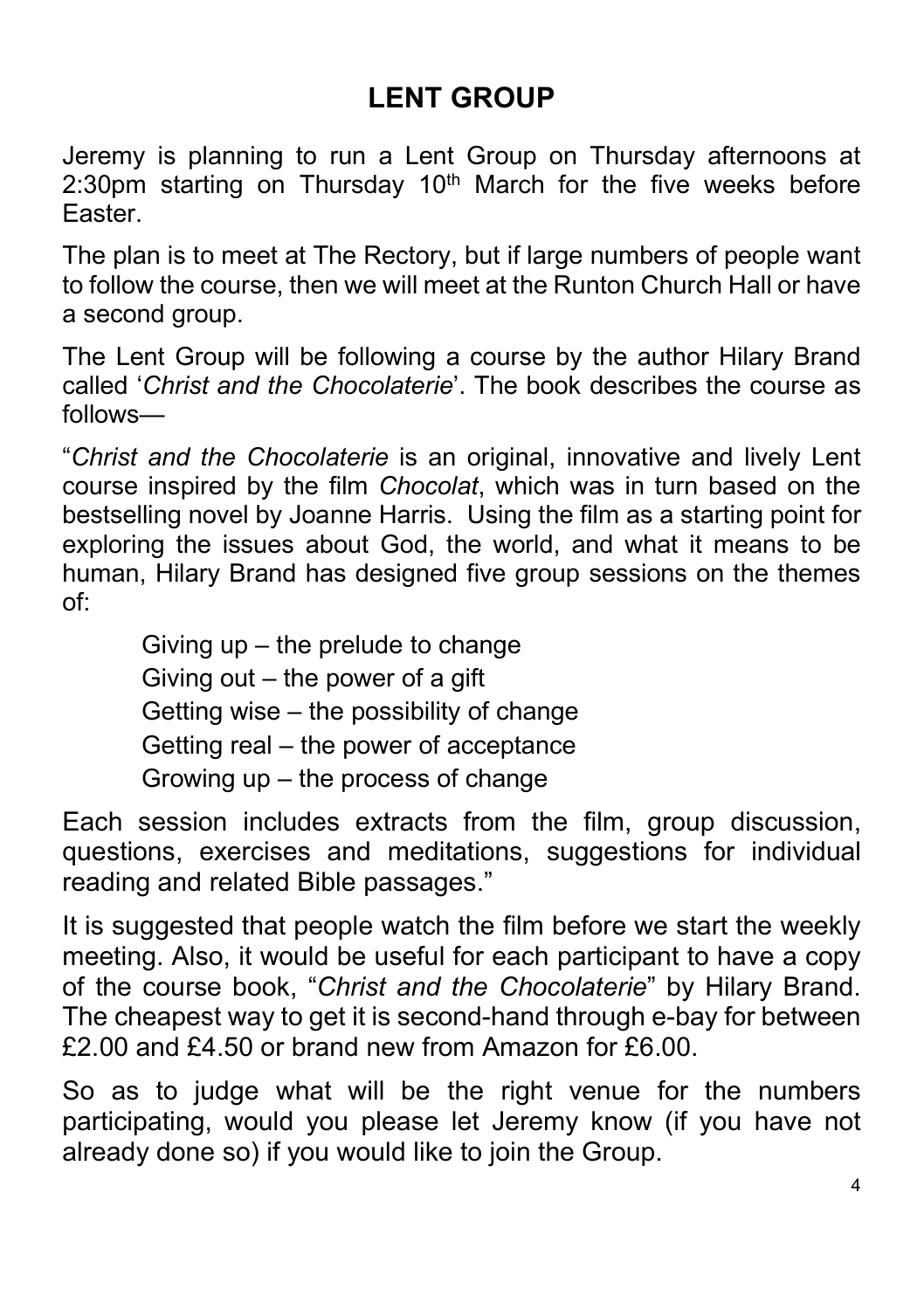#### LENT LUNCHES

Come along to the Church Hall, West Runton on each Friday in Lent (4 March, 11 March, 18 March, 25 March, 1 April and 8 April) from 12 Noon to 1.15pm for home-made soup, bread rolls, tea/coffee and a chat. A charge of £3.00 per person will be made.

#### REGULAR GIVING & GIFT AID CLAIMS

Like everyone, the Quintet Benefice has been hit by an increase in the costs for heating, lighting, etc., and we are suffering serious financial difficulties. Can we please ask everyone to consider increasing the amount that they give, no matter how small?

We would be very grateful if you would consider paying a regular amount by Standing Order as it helps with our forward planning.

If you are a UK taxpayer, please consider filling in a Gift Aid Form. If you pay the basic rate of tax, the church can claim the tax you have paid back from HMRC – which is an extra 25p for every £1 you donate.

The church can also claim Gift Aid under the Small Donations Scheme for collections. Under these circumstances, please pay by cash, either in your envelopes or in not more than £20 notes, as we cannot claim Gift Aid under this scheme on cheques or large denomination notes.

If you require any further details, either about paying by Standing Order or about Gift Aid, then please speak to one of the Benefice Gift Aid Officers or one of the Treasurers.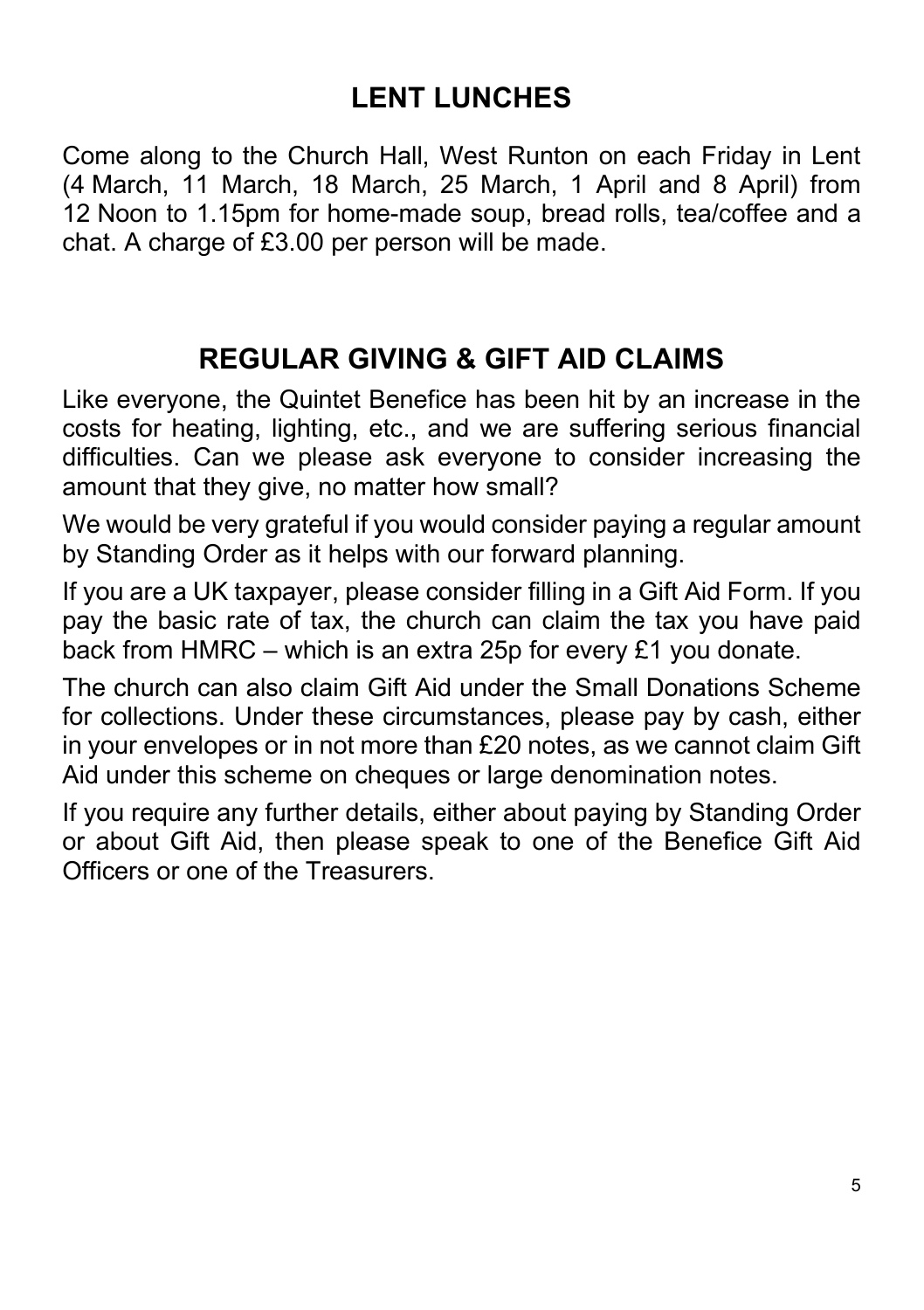#### WILD CHURCH



It was with great sadness, but with safety very much in mind, that we had to postpone the launch of Wild Church on Sunday 20<sup>th</sup> February due to the various storms which we had.

#### BUT NEVER FEAR, ANOTHER DATE IS BEING PLANNED AND WILL BE ANNOUNCED SHORTLY! DETAILS WILL BE ON THE QUINTET WEBSITE/SOCIAL MEDIA

#### WHAT & WHO FOR?

Explore the wonder of God's creation with fun nature-inspired activities outdoors. Wild Church provides a space for exploration, connection and reflection. Express your care for creation as an integral part of loving your neighbour.

Wild church supports physical and mental wellbeing. Families and children are especially invited. All age groups can participate.

We look forward to seeing you there!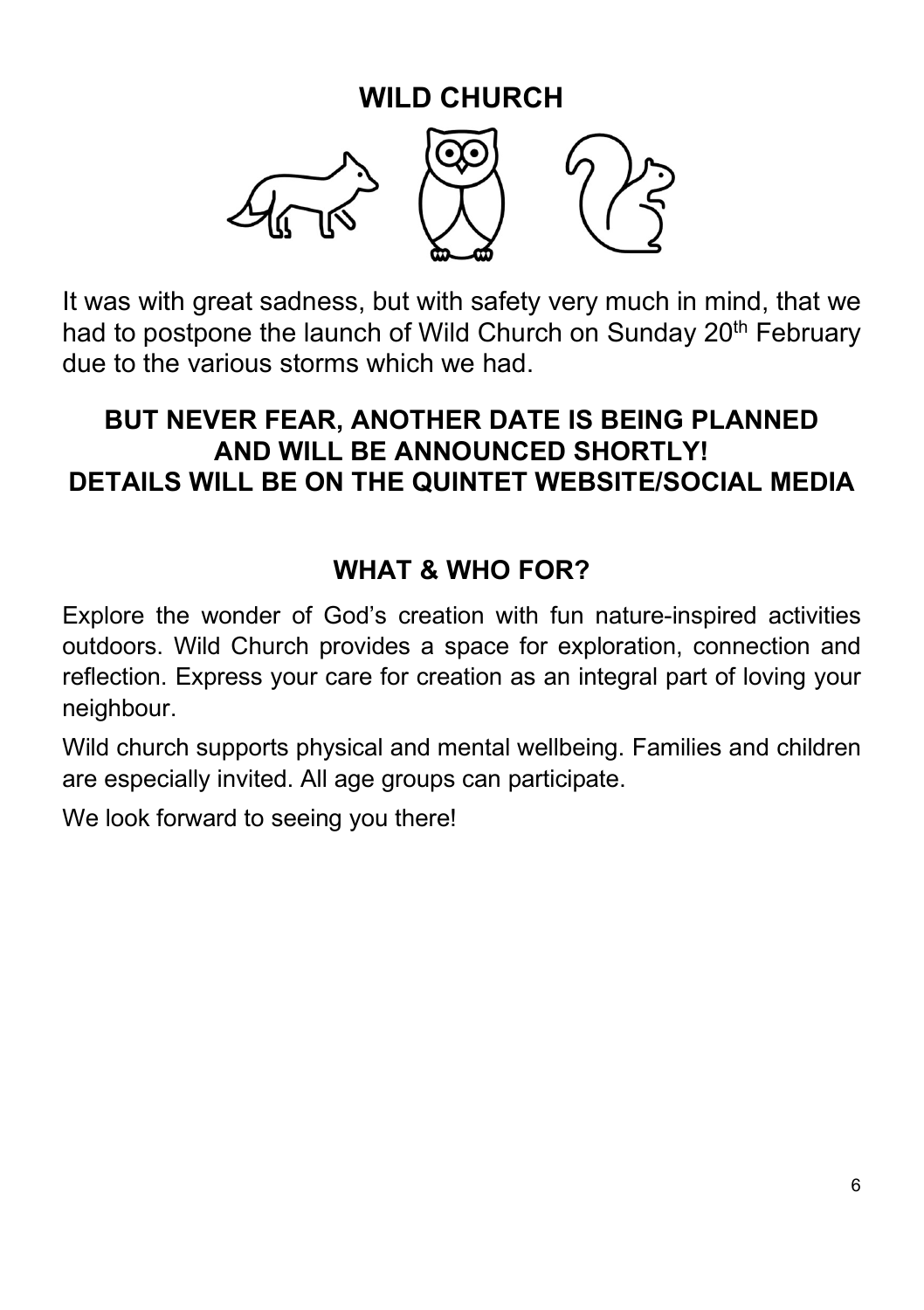# SAFEGUARDING, HELP AND ADVICE

We take safeguarding very seriously at all of the Benefice Churches and care about all those we seek to serve within our churches and our communities.

We conform to the policy of Norwich Diocese which can be found at https://www.dioceseofnorwich.org/about/safeguarding

If you believe that either yourself or someone you know may be at risk of harm or neglect, please contact Rev. Jeremy to discuss your concerns and what the next steps might be.

Alternatively, you may contact the Norwich Diocese Safeguarding Team by email: safeguarding@dioceseofnorwich.org or by telephone: 01603 882345.

If you or someone you know is in immediate danger of being harmed then please call 999 to be advised by the emergency services.

# **CORONAVIRUS**

To protect each other, and particularly those who are clinically vulnerable, we are asking that everyone who attends Church continues to wear a face covering and, where possible, to maintain social distancing.

Communion will continue to only be given as bread, and the priests will continue the rigorous hygiene protocols that are in place including the wearing of a face covering when distributing the bread.

For those who feel that they would still prefer to join us from home, we will, for the present, continue to live stream West Runton's weekly service.

#### DEADLINE FOR APRIL NEWSLETTER WEDNESDAY 16TH MARCH 2022

Please contact Pam Thompson if you would like an item included in the next Newsletter:

Telephone: 01263 510319 Email: pamjthompson@outlook.com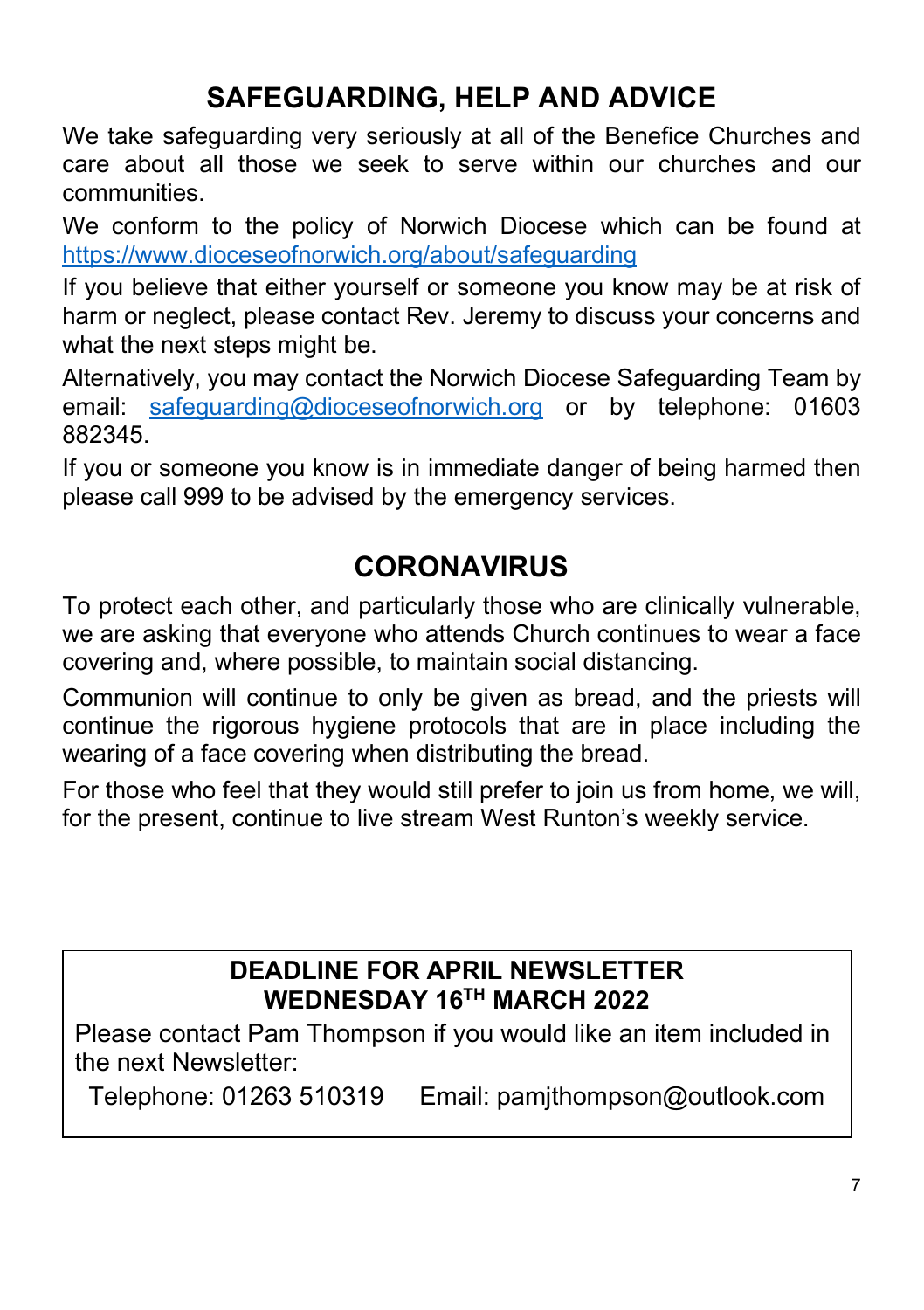# SERVICES IN THE BENEFICE FOR MARCH

|                                                   | Sunday<br>6 <sup>th</sup> March<br>1 <sup>st</sup> Sunday of<br>Lent | Sunday<br>13 <sup>th</sup> March<br>2 <sup>nd</sup> Sunday<br>of Lent | Sunday<br>20 <sup>th</sup> March<br>3rd Sunday<br>of Lent | Sunday<br>27 <sup>th</sup> March<br>4 <sup>th</sup> Sunday of<br>Lent<br><b>Mothering</b><br><b>Sunday</b> |
|---------------------------------------------------|----------------------------------------------------------------------|-----------------------------------------------------------------------|-----------------------------------------------------------|------------------------------------------------------------------------------------------------------------|
|                                                   | (Purple)                                                             | (Purple)                                                              | (Purple)                                                  | (Rose)                                                                                                     |
| St John the<br><b>Baptist</b><br><b>Aylmerton</b> |                                                                      | 9.15am<br>Eucharist                                                   |                                                           | 9.15am<br>Morning<br>Prayer                                                                                |
| <b>All Saints</b><br><b>Beeston</b><br>Regis      | 9.15am<br>Eucharist<br>BCP                                           | 11.00am<br>Eucharist                                                  | 11.00am<br>Morning<br>Prayer                              | 11.00am<br>Eucharist                                                                                       |
| <b>St Andrew's</b><br><b>East Runton</b>          | 9.15am<br>Eucharist                                                  | 9.15am<br>Morning<br>Prayer                                           | 9.15am<br>Eucharist                                       | 9.15am<br>Eucharist                                                                                        |
| <b>Holy Trinity</b><br><b>West Runton</b>         | 11.00am<br>Suna<br>Eucharist                                         | 11.00am<br>Sung<br>Eucharist                                          | 11.00am<br>Sung<br>Eucharist                              | 11.00am<br>Sung<br>Eucharist                                                                               |
| <b>All Saints</b><br>Gresham                      | 11.00am<br>Eucharist                                                 |                                                                       |                                                           |                                                                                                            |

#### SERVICES FOR ASH WEDNESDAY – 2ND MARCH

| <b>St John the Baptist</b> | 10.00am                                   |
|----------------------------|-------------------------------------------|
| Aylmerton                  | <b>Eucharist with Imposition of Ashes</b> |
| <b>Holy Trinity</b>        | 7.00pm                                    |
| <b>West Runton</b>         | <b>Eucharist with Imposition of Ashes</b> |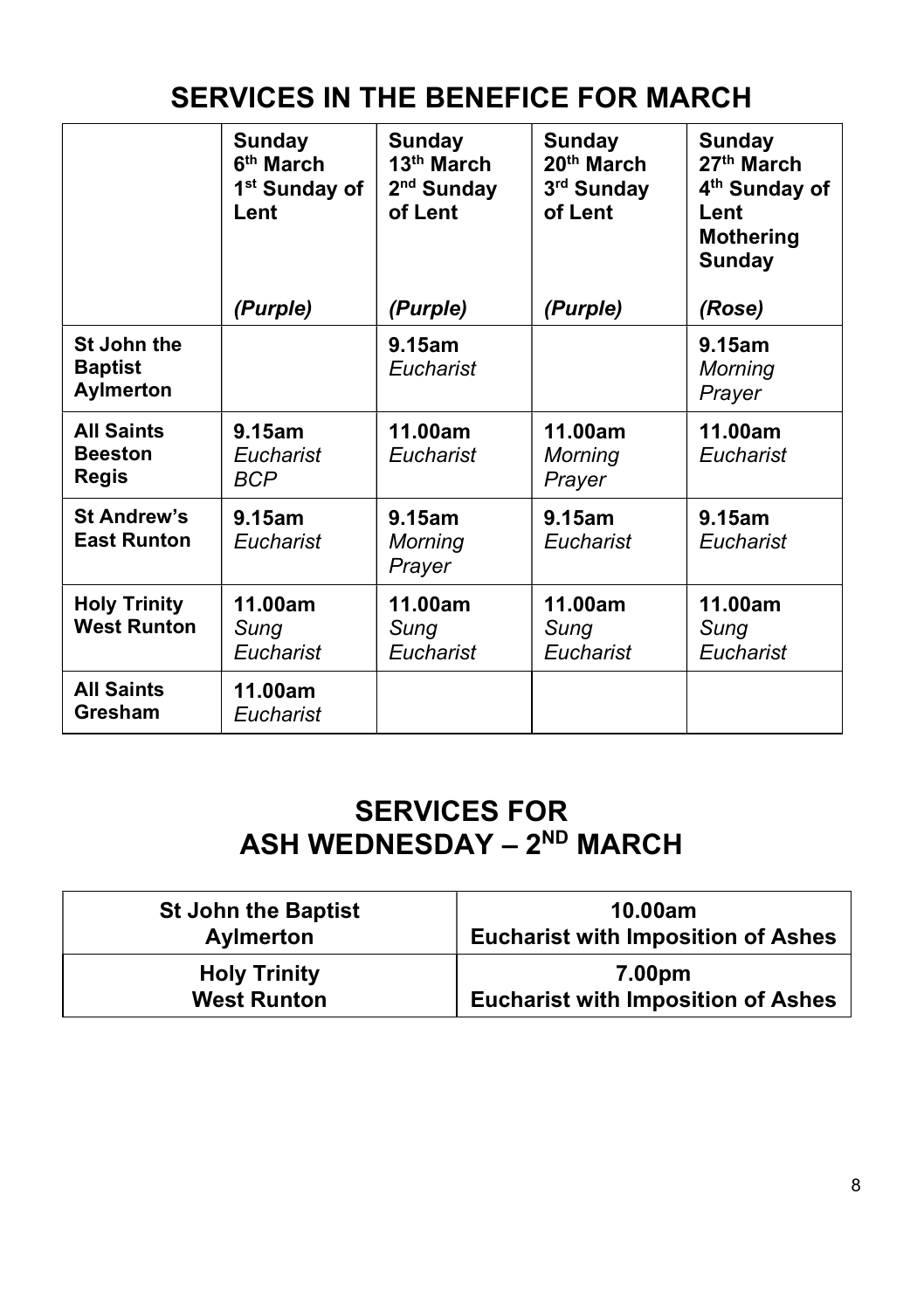# READINGS FOR MARCH – YEAR C

| Wednesday<br>$2nd$ March<br>Ash Wednesday                                         | Joel<br>$2.1 - 2, 12 - 17$        | 2 Corinthians<br>$3.12 - 4.2$       | <b>Matthew</b><br>$6.1 - 6, 16 - 21$ |
|-----------------------------------------------------------------------------------|-----------------------------------|-------------------------------------|--------------------------------------|
| Sunday<br>6 <sup>th</sup> March<br>1 <sup>st</sup> Sunday of Lent                 | <b>Deuteronomy</b><br>$26.1 - 11$ | <b>Romans</b><br>$10.8b-13$         | Luke<br>$4.1 - 13$                   |
| Sunday<br>13 <sup>th</sup> March<br>2 <sup>nd</sup> Sunday of Lent                | <b>Genesis</b><br>15. 1–12, 15–18 | <b>Philippians</b><br>$3.17 - 4.1$  | Luke<br>13.31-end                    |
| Sunday<br>20th March<br>3rd Sunday of Lent                                        | Isaiah<br>$55.1 - 9$              | <b>1 Corinthians</b><br>$10.1 - 13$ | Luke<br>$13.1 - 9$                   |
| Sunday<br>27th March<br>4 <sup>th</sup> Sunday of Lent<br><b>Mothering Sunday</b> | <b>Exodus</b><br>$2.1 - 10$       | <b>Colossians</b><br>$3.12 - 17$    | Luke<br>$2.33 - 35$                  |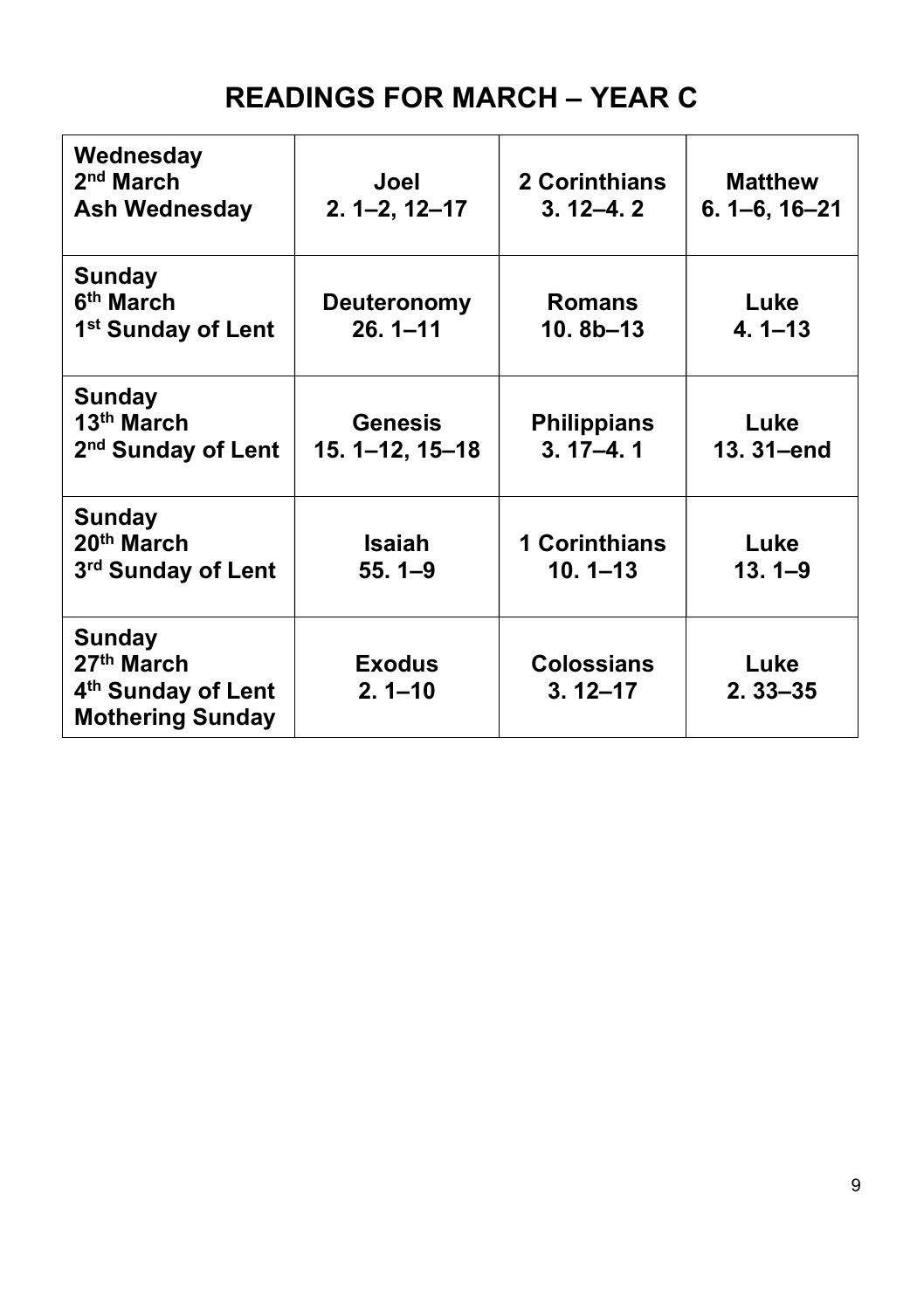# EVENTS DIARY

| <b>DATE</b>                                               | <b>VENUE AND EVENT</b>                                                                                                                                                        |
|-----------------------------------------------------------|-------------------------------------------------------------------------------------------------------------------------------------------------------------------------------|
| <b>TUESDAY</b><br>1 <sup>ST</sup> MARCH<br>11.30AM-2.00PM | <b>PANCAKES!</b><br><b>GRESHAM VILLAGE HALL</b><br>Come and enjoy a free pancake at Gresham<br>Village Hall.                                                                  |
|                                                           | There will be a raffle and a cake stall.                                                                                                                                      |
| <b>THURSDAY</b><br>3RD MARCH<br>2.30PM                    | "QUESTION TIME"<br><b>WALSINGHAM CELL OF</b><br><b>OUR LADY AND HOLY TRINITY</b><br><b>CHURCH HALL, WEST RUNTON</b>                                                           |
|                                                           | The members of the Walsingham Cell of Our<br>Lady and Holy Trinity invite you to join them<br>for "Question Time".                                                            |
|                                                           | Lent is a time for learning and what better way<br>than by asking our guest priests for their<br>thoughts on those questions the Bible raises<br>for living in today's world. |
|                                                           | Everyone is very welcome to join us with their<br>questions.                                                                                                                  |
|                                                           | Revd David Paskins (our Cell Priest) will be<br>joined by Revd Jeremy Sykes and Revd Paul<br>Yeomans.                                                                         |
| <b>FRIDAY</b><br>4TH MARCH                                | <b>LENT LUNCH</b><br><b>CHURCH HALL, WEST RUNTON</b>                                                                                                                          |
| 12 NOON-1.15PM                                            | Come and join us for home-made soup,<br>bread rolls, tea/coffee and a chat.                                                                                                   |
|                                                           | A charge of £3.00 per person will be made.                                                                                                                                    |
| <b>FRIDAY</b><br>11 <sup>TH</sup> MARCH                   | <b>LENT LUNCH</b><br><b>CHURCH HALL, WEST RUNTON</b>                                                                                                                          |
| 12 NOON-1.15PM                                            | Come and join us for home-made soup,<br>bread rolls, tea/coffee and a chat.                                                                                                   |
|                                                           | A charge of £3.00 per person will be made.                                                                                                                                    |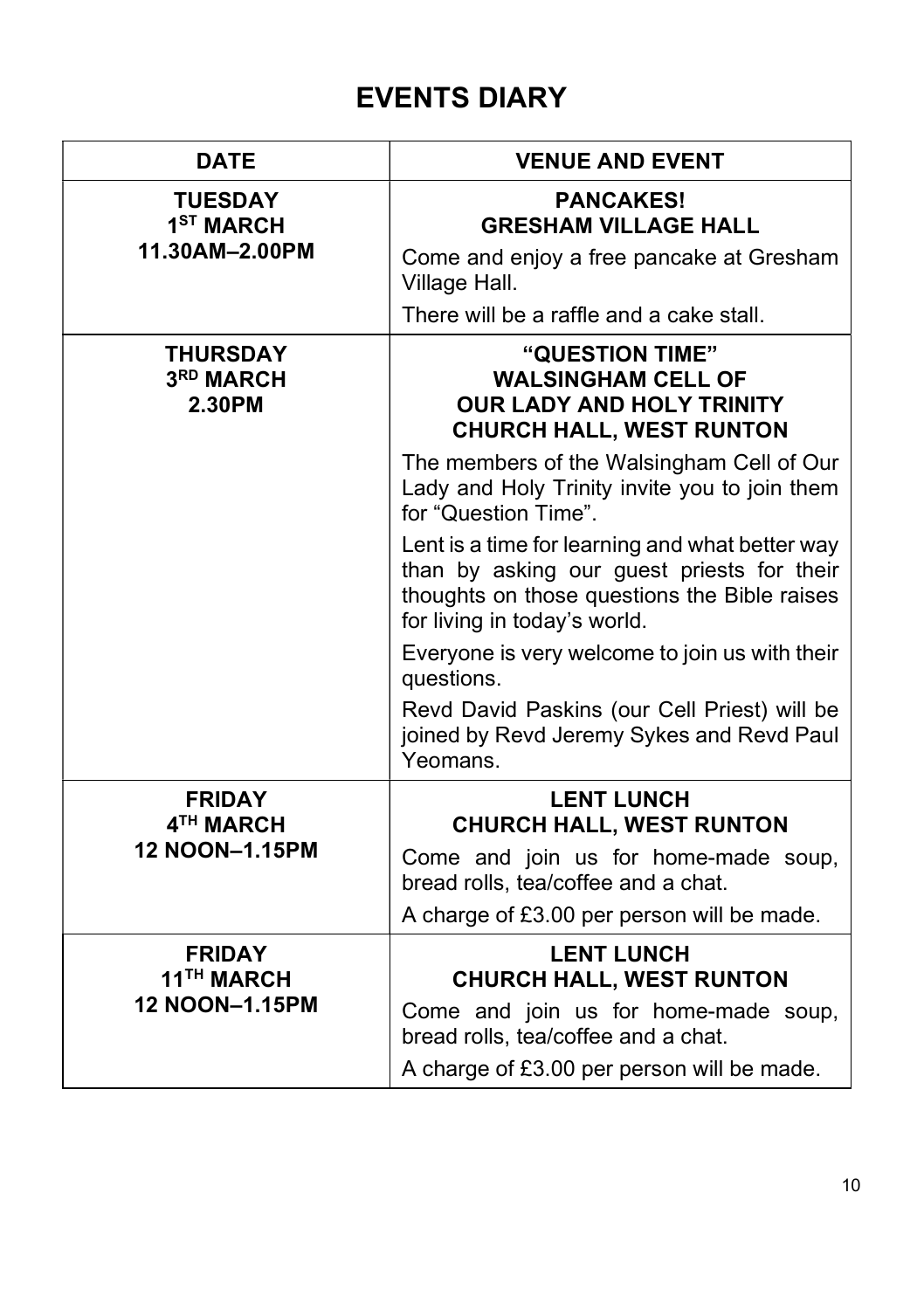| <b>DATE</b>                               | <b>VENUE AND EVENT</b>                                                                 |
|-------------------------------------------|----------------------------------------------------------------------------------------|
| <b>FRIDAY</b><br>18 <sup>TH</sup> MARCH   | <b>LENT LUNCH</b><br><b>CHURCH HALL, WEST RUNTON</b>                                   |
| 12 NOON-1.15PM                            | Come and join us for home-made soup,<br>bread rolls, tea/coffee and a chat.            |
|                                           | A charge of £3.00 per person will be made.                                             |
| <b>SATURDAY</b><br>19 <sup>TH</sup> MARCH | "FOLK AND FRIENDS"<br><b>GRESHAM ALL SAINTS CHURCH</b>                                 |
| 7.00PM                                    | An evening of music in Gresham All Saints<br>Church.                                   |
|                                           | There will be refreshments in the interval.<br>No tickets needed.                      |
| <b>SUNDAY</b>                             | <b>WILD CHURCH</b>                                                                     |
| 20TH MARCH<br>2.00PM-3.15PM               | CHURCH FIELD, ALL SAINTS, BEESTON<br>REGIS, NR27 9QZ.                                  |
|                                           | Explore the wonder of God's creation with fun<br>nature-inspired activities outdoors.  |
|                                           | Wild Church provides a space for exploration,<br>connection, and reflection.           |
|                                           | Express your care for creation as an integral<br>part of loving your neighbour.        |
| <b>FRIDAY</b><br>25 <sup>TH</sup> MARCH   | <b>LENT LUNCH</b><br><b>CHURCH HALL, WEST RUNTON</b>                                   |
| 12 NOON-1.15PM                            | Come and join us for home-made soup,<br>bread rolls, tea/coffee and a chat.            |
|                                           | A charge of £3.00 per person will be made.                                             |
| <b>TUESDAY</b><br>29TH MARCH              | "LANDSCAPE HISTORY" - A LECTURE<br><b>GRESHAM ALL SAINTS CHURCH</b>                    |
| 7.00PM                                    | Tom Williamson, Professor of History at<br>UEA will be talking about landscape history |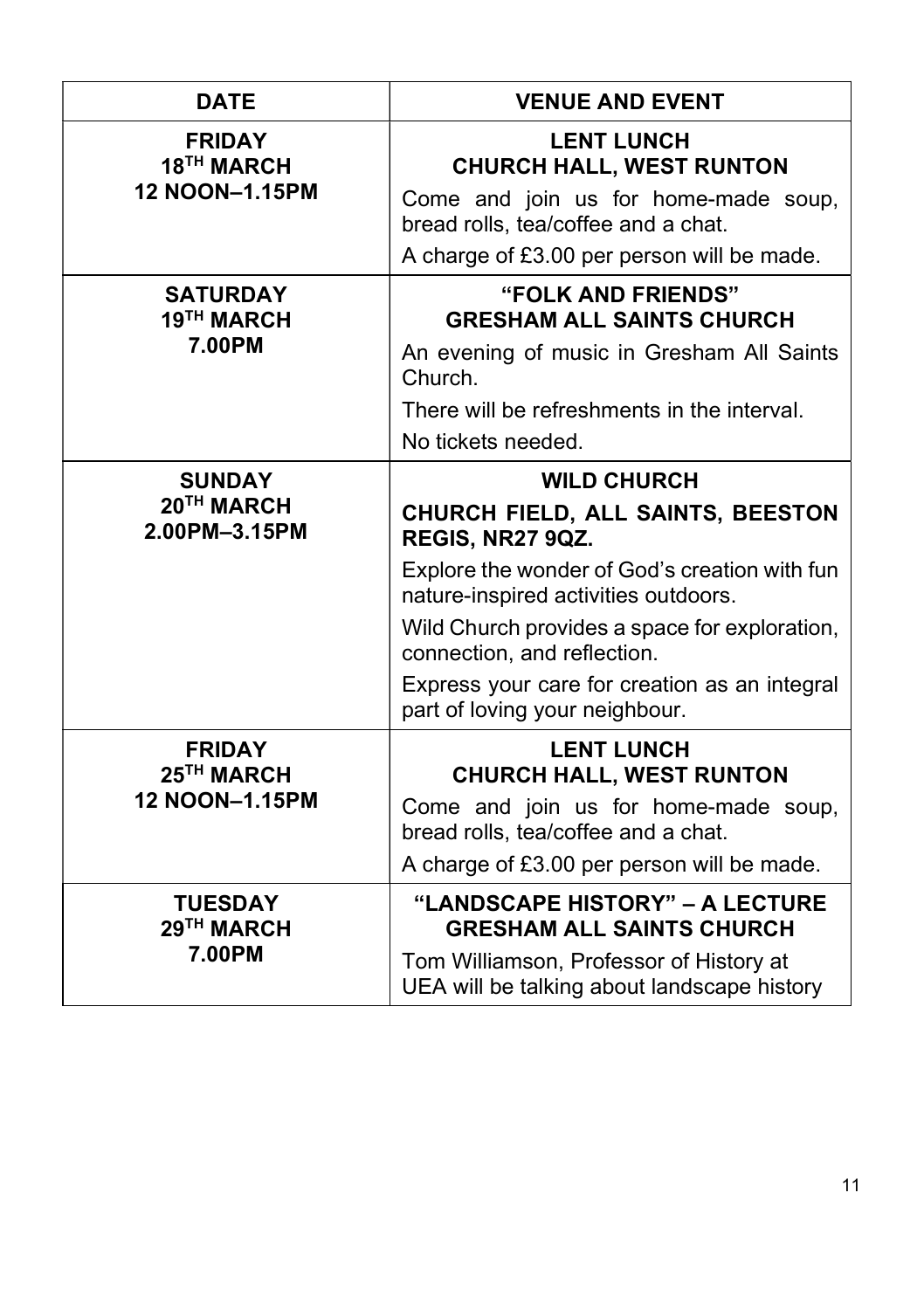| <b>DATE</b>                                    | <b>VENUE AND EVENT</b>                                                                                                                   |
|------------------------------------------------|------------------------------------------------------------------------------------------------------------------------------------------|
| <b>FRIDAY</b><br>$1ST$ APRIL                   | <b>LENT LUNCH</b><br><b>CHURCH HALL, WEST RUNTON</b>                                                                                     |
| 12 NOON-1.15PM                                 | Come and join us for home-made soup,<br>bread rolls, tea/coffee and a chat.                                                              |
|                                                | A charge of £3.00 per person will be made.                                                                                               |
| <b>THURSDAY</b><br>$7TH$ APRIL<br>7.00PM       | <b>STATIONS OF THE CROSS</b><br><b>WALSINGHAM CELL OF</b><br><b>OUR LADY AND HOLY TRINITY</b><br><b>HOLY TRINITY CHURCH, WEST RUNTON</b> |
|                                                | Join us as we prayerfully follow the days<br>leading up to and including the crucifixion of<br>our Saviour.                              |
| <b>FRIDAY</b><br>8 <sup>TH</sup> APRIL         | <b>LENT LUNCH</b><br><b>CHURCH HALL, WEST RUNTON</b>                                                                                     |
| 12 NOON-1.15PM                                 | Come and join us for home-made soup,<br>bread rolls, tea/coffee and a chat.                                                              |
|                                                | A charge of £3.00 per person will be made.                                                                                               |
| <b>EASTER MONDAY</b><br>18 <sup>TH</sup> APRIL | <b>EASTER FAYRE</b><br><b>AYLMERTON VILLAGE HALL</b>                                                                                     |
| <b>10.00AM TO NOON</b>                         | Come and join us for a Coffee, Hot Cross<br>Buns, Homemade Cakes, Bric-a-Brac.                                                           |
|                                                | Proceeds to St John the Baptist Church                                                                                                   |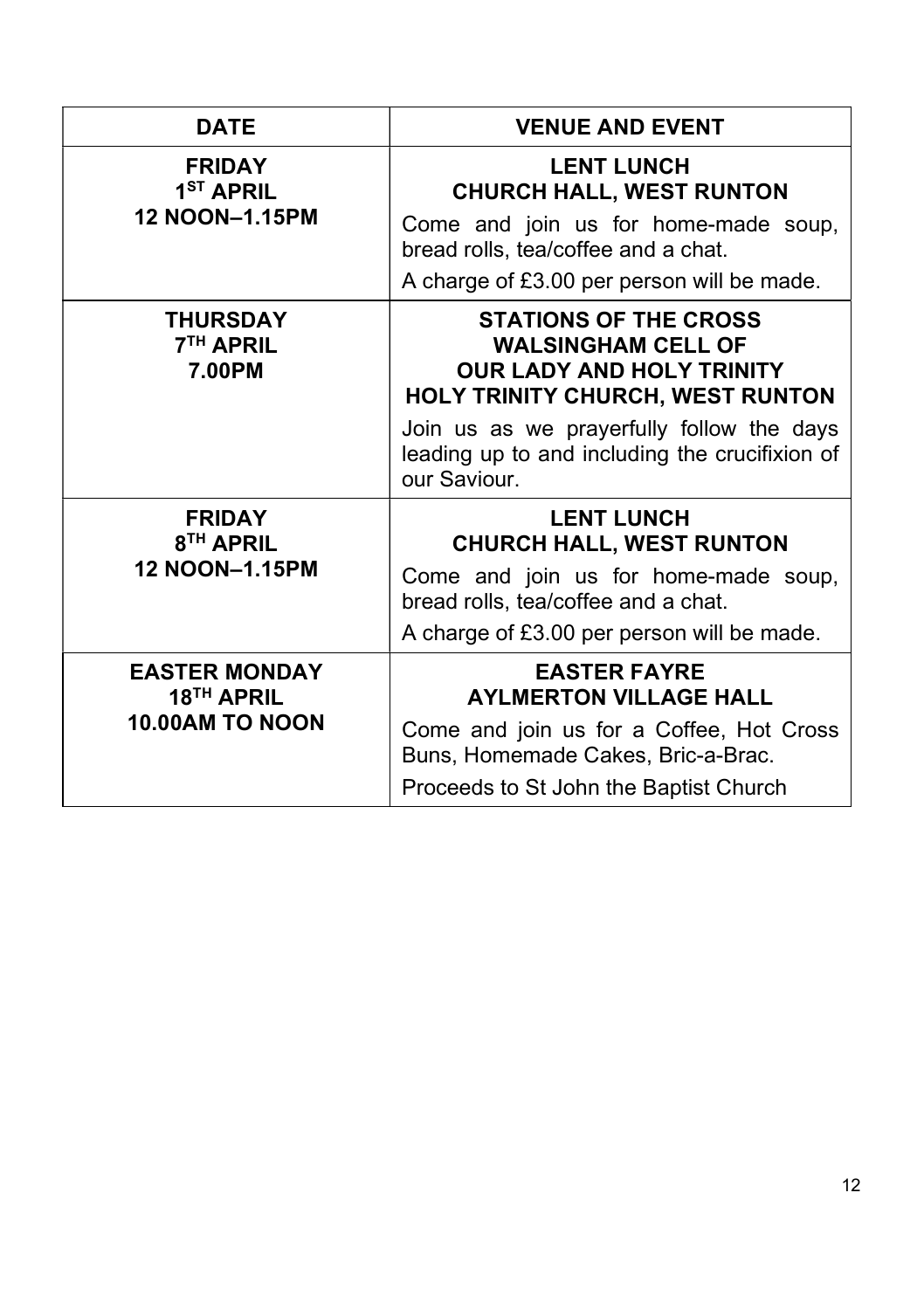#### NEWS FROM THE QUINTET BENEFICE

#### AYLMERTON

Opening Hours — St.John the Baptist Church is now open 7 days a week from 10.00am to 3.00pm.

Farewell and Thank You — We are sorry to say "Goodbye" to Jim and Hilary Dumolo who have retired and moved to Shropshire. Jim has kept our churchyard neat and tidy for many years, and Hilary has been the PCC Secretary. We wish them a long and happy retirement and grateful thanks for all that they have done for the church.

PCC Secretary — Our new PCC Secretary is Mrs Genny Bestelink and we thank Genny for taking on this role.

Easter Lilies — We are hoping that St John the Baptist will be holding a service on Easter Sunday. As in previous years, if anyone would like to purchase a lily in remembrance of a loved one, there will be a list in church to include the name. Alternatively, please call Connie on 01263 837647.

Churchyard — We are looking for volunteers to keep our churchyard mown for the coming summer. We have one volunteer who his bringing his own sit-on mower and is willing to take a turn; but we do need more people. If anyone is interested in helping please email Connie at: connieburchett23@gmail.com or phone 01263 837647.

Cromer Food Bank — We are collecting food again for Cromer Food Bank. Food parcels will be needed now more than ever with gas and electricity prices going to rise. Dried goods such as pasta, long life milk, tea, coffee, and tinned goods are always in demand. Contributions can be left in the basket in Church any day and will be delivered to the Food Bank weekly. If you find it difficult to get to the Church, then please contact Connie on 01263 837647 and she would be happy to collect the goods.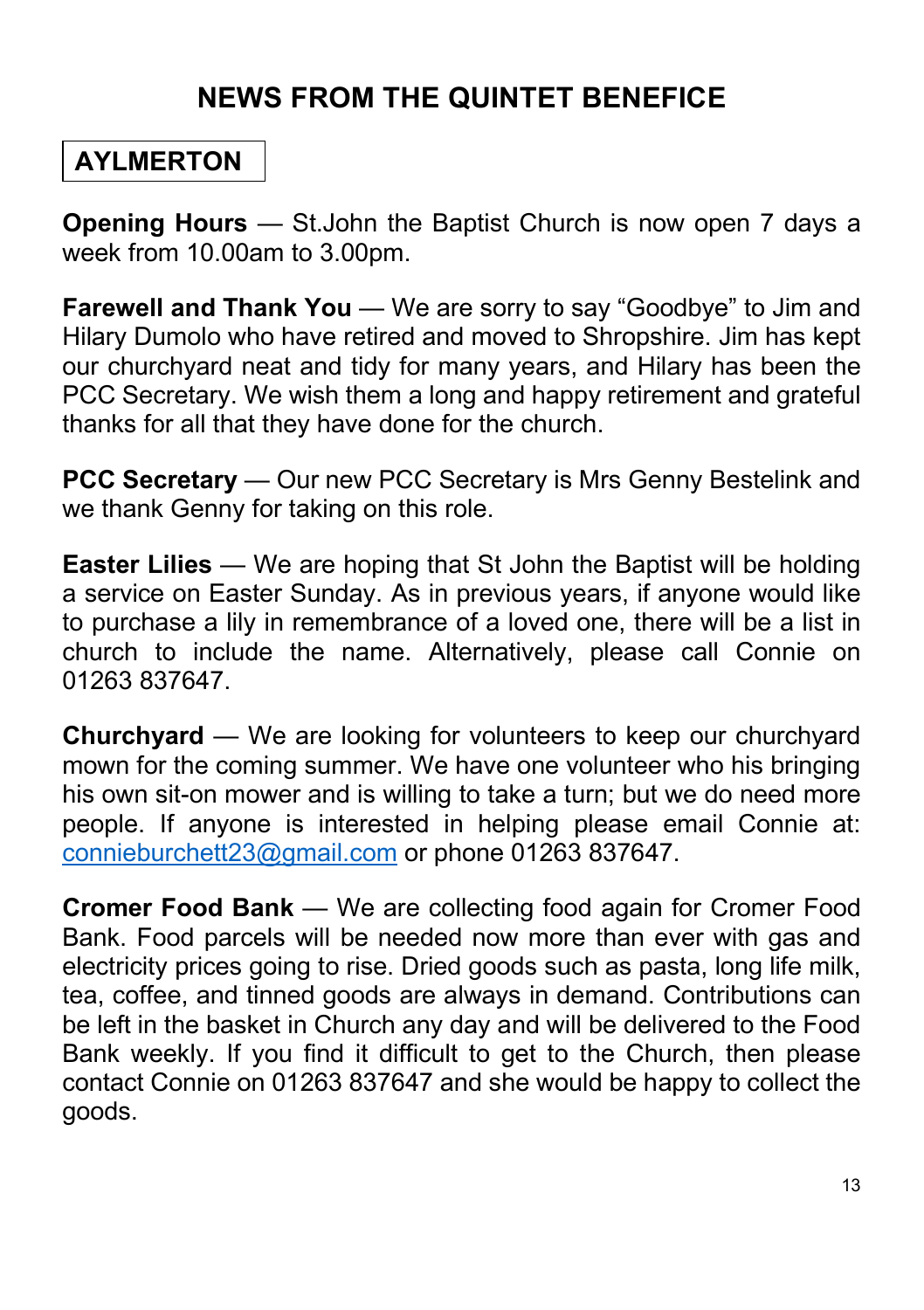#### BEESTON REGIS

Wild Church — Unfortunately due to the recent storms the launch of Wild Church had to be postponed on Sunday 20<sup>th</sup> February but "Thank You" for praying for this event and we ask you to continue to pray for the new "launch" date of Sunday  $20<sup>th</sup>$  March – so that people who don't normally come to church will come to engage with our Creator God and his Wildly Wonderful World. We pray also that helpers and leaders will come forward to assist. As we all spend time outdoors together, may it still us, awaken our senses, lead us into beauty and into God. We are also planning to host a Children's Mission in the form of a Holiday Club during the summer. We seek to connect with the children living in, being schooled in, or attending clubs in, our parish. We intend to reach out to those visiting Beeston and the surrounding area for holidays. We hope to attract children resident anywhere within the Benefice.

Easter Lilies — We are delighted to announce the return of the Easter Lilies after an absence of two years. The cards are available at the back of the church for anyone wishing to honour a loved one by dedicating a lily in their memory. A donation towards the cost (minimum £1 per lily) would be appreciated. The lilies will be on display in the church from Easter Sunday for a week and on the Sunday after Easter  $(24<sup>th</sup>$  April) there will be a special Lily Service of Remembrance and Thanksgiving at 11.00am when all the names on the lilies will be read out. If you are able to help with labelling and arranging the lilies you would be most welcome. Just come along between 10.00am and 12 Noon on Saturday 16<sup>th</sup> April – no experience necessary – and there may even be hot cross buns!

Food Bank — Worshippers at Beeston (and any others in the Benefice) are reminded that we are supporting the work of the North Norfolk Foodbank on a continuing basis by operating a permanent collection point at the back of All Saints Church. You may leave long-life food and toiletries at any time the church is open, and these will be delivered to the Foodbank every month. An up-to-date list of key requirements is published at the church. Currently, the greatest need is for long-life milk, tinned meat, tinned fruit and vegetables, tinned rice pudding, tea, squash, fruit juice, crisps, sponge puddings and custard, pot noodles and cuppa soups. Male and female deodorants and laundry liquid and powder would also be appreciated. These contributions make a huge difference to those in great need during these difficult times of financial stress, so many thanks for your support.